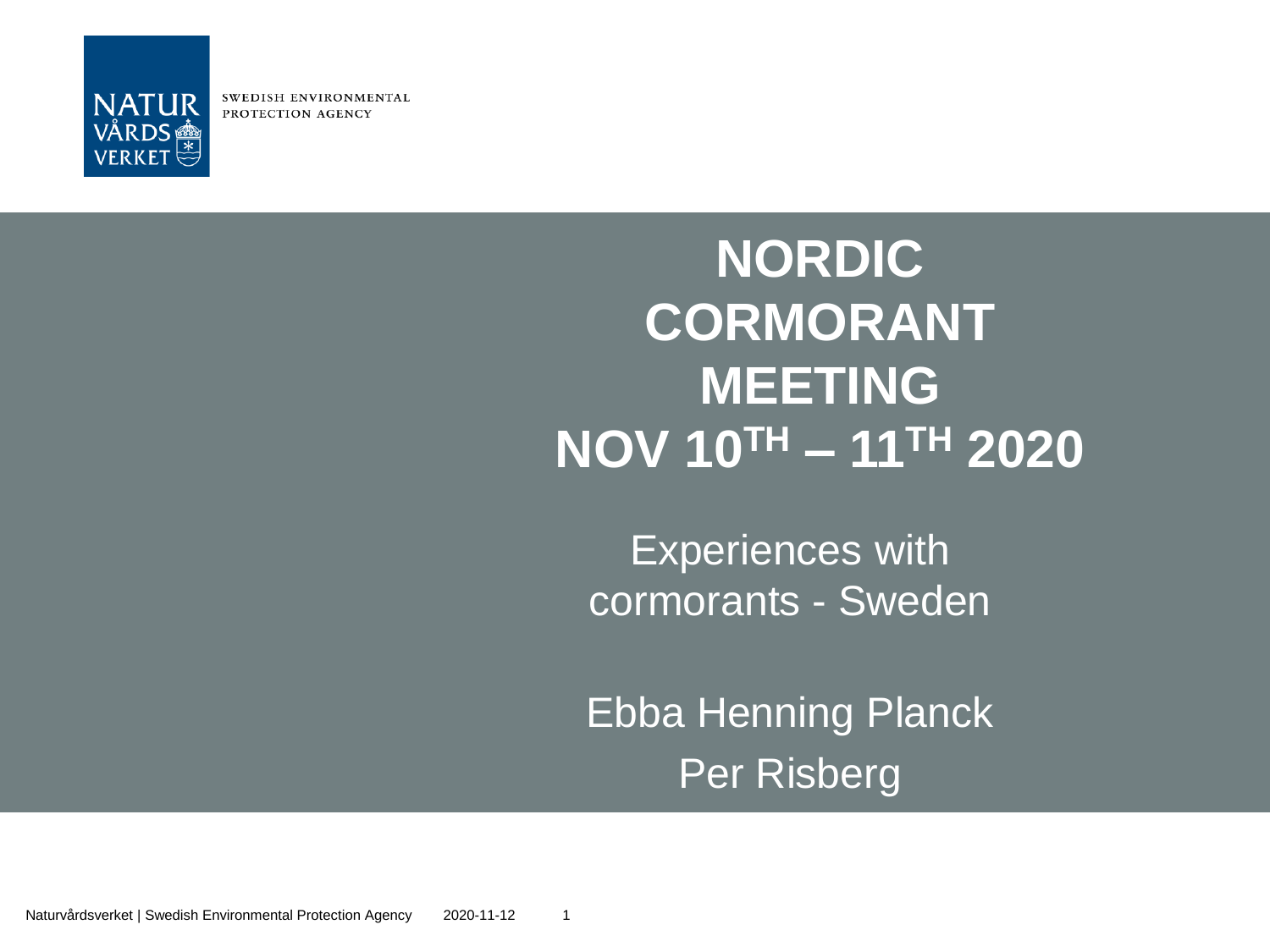#### **Experiences with cormorants in Sweden**

- Population size and trend
- Cormorant management roles and responsibilities in Sweden
- Derogations (BD art 9)
- Next steps



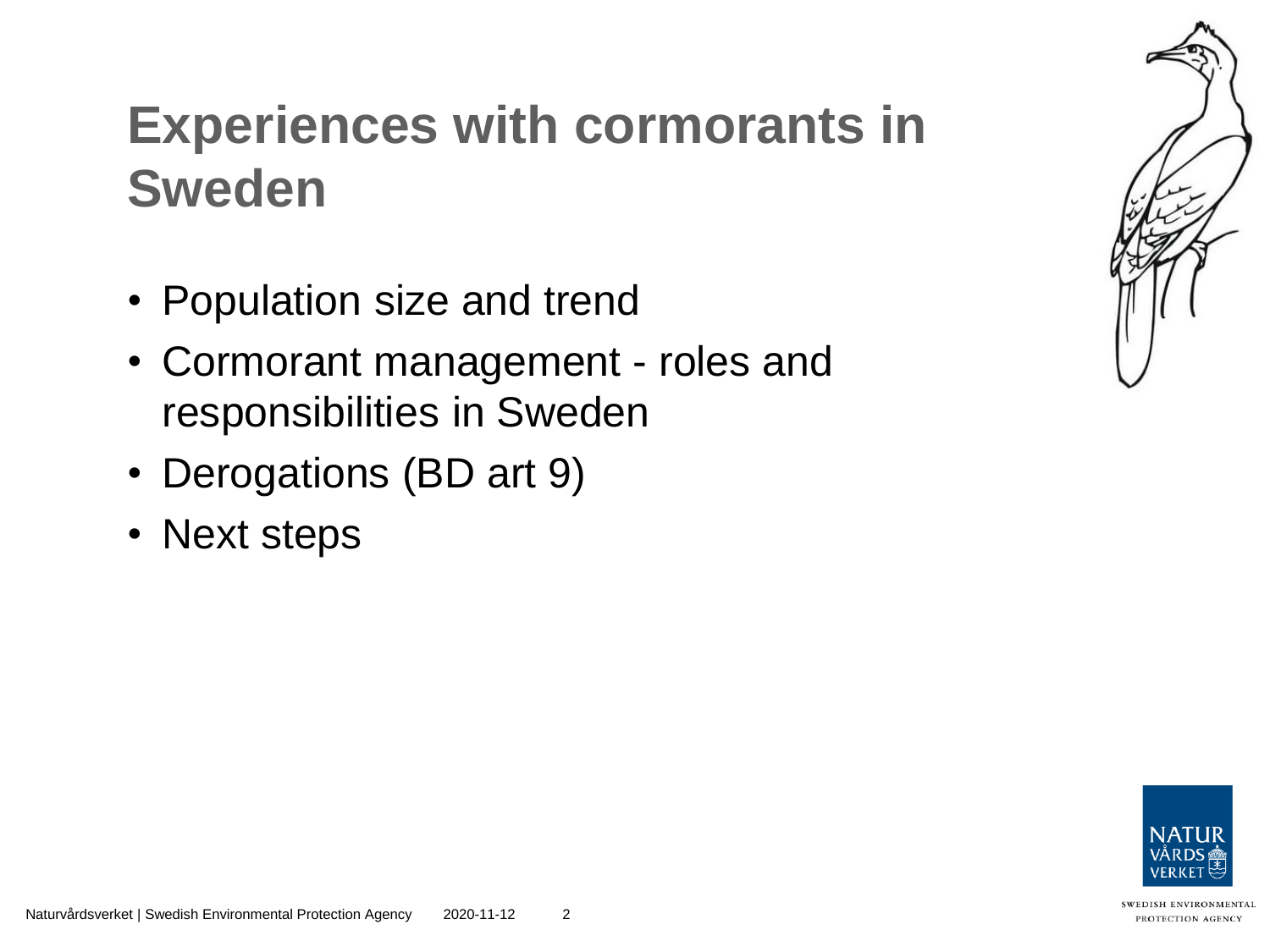#### **Population size**

|                              | Population | Short term<br>trend | Long term<br>trend |
|------------------------------|------------|---------------------|--------------------|
| Wintering <i>individuals</i> | 14.000     | Increasing          | Increasing         |
| Breeding <i>pairs</i>        | 40.000     | <b>Stable</b>       | Increasing         |



*Reported according to Bird Directive art 12, july 2019*



Naturvårdsverket | Swedish Environmental Protection Agency 2020-11-12 3

SWEDISH ENVIRONMENTAL PROTECTION AGENCY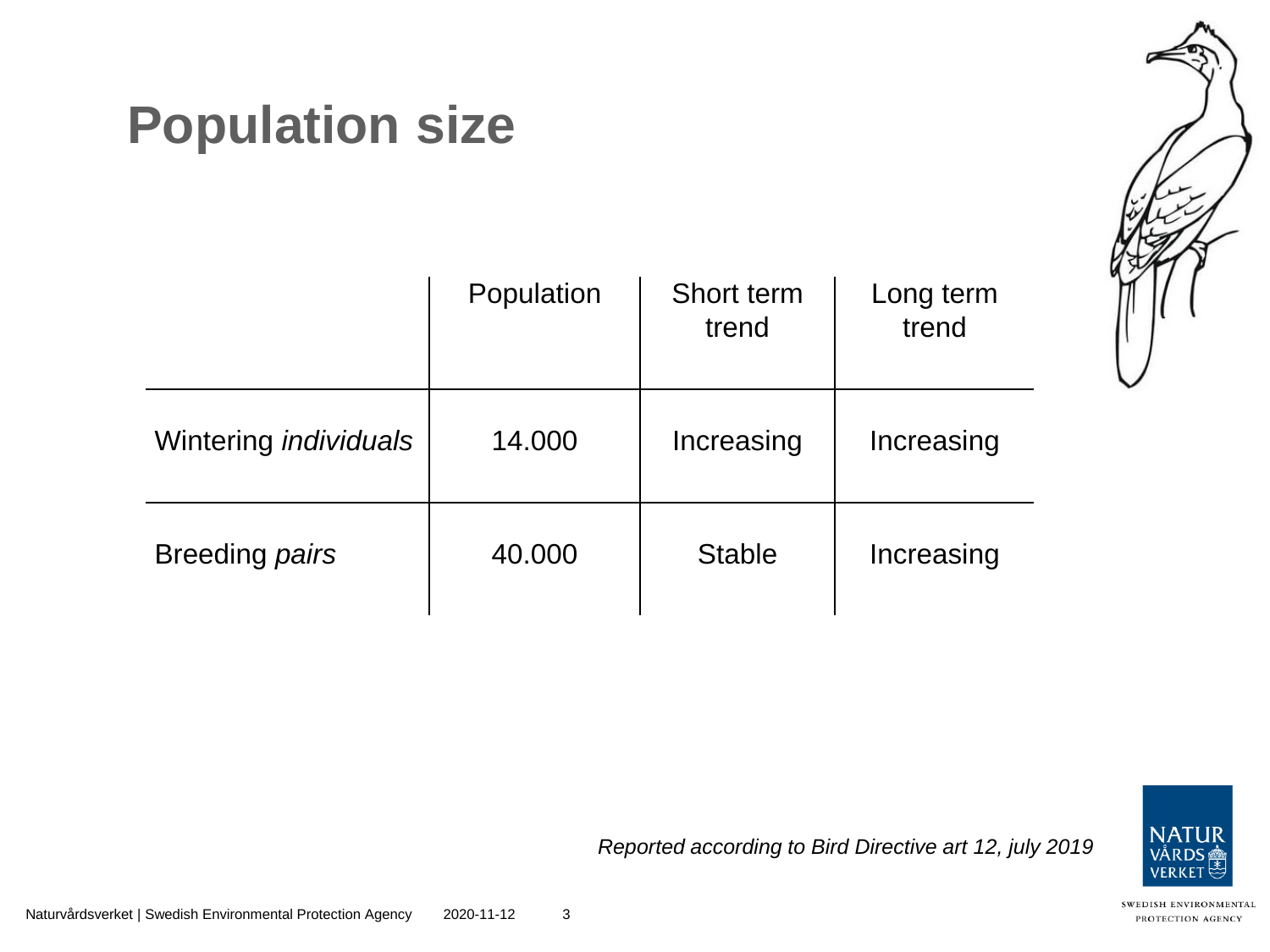Summer (röd linje) Winter (blå linje)

#### **Population trend**



![](_page_3_Picture_3.jpeg)

Svensk Fågeltaxering<https://www.fageltaxering.lu.se/resultat/trender/allatrendertillsammans>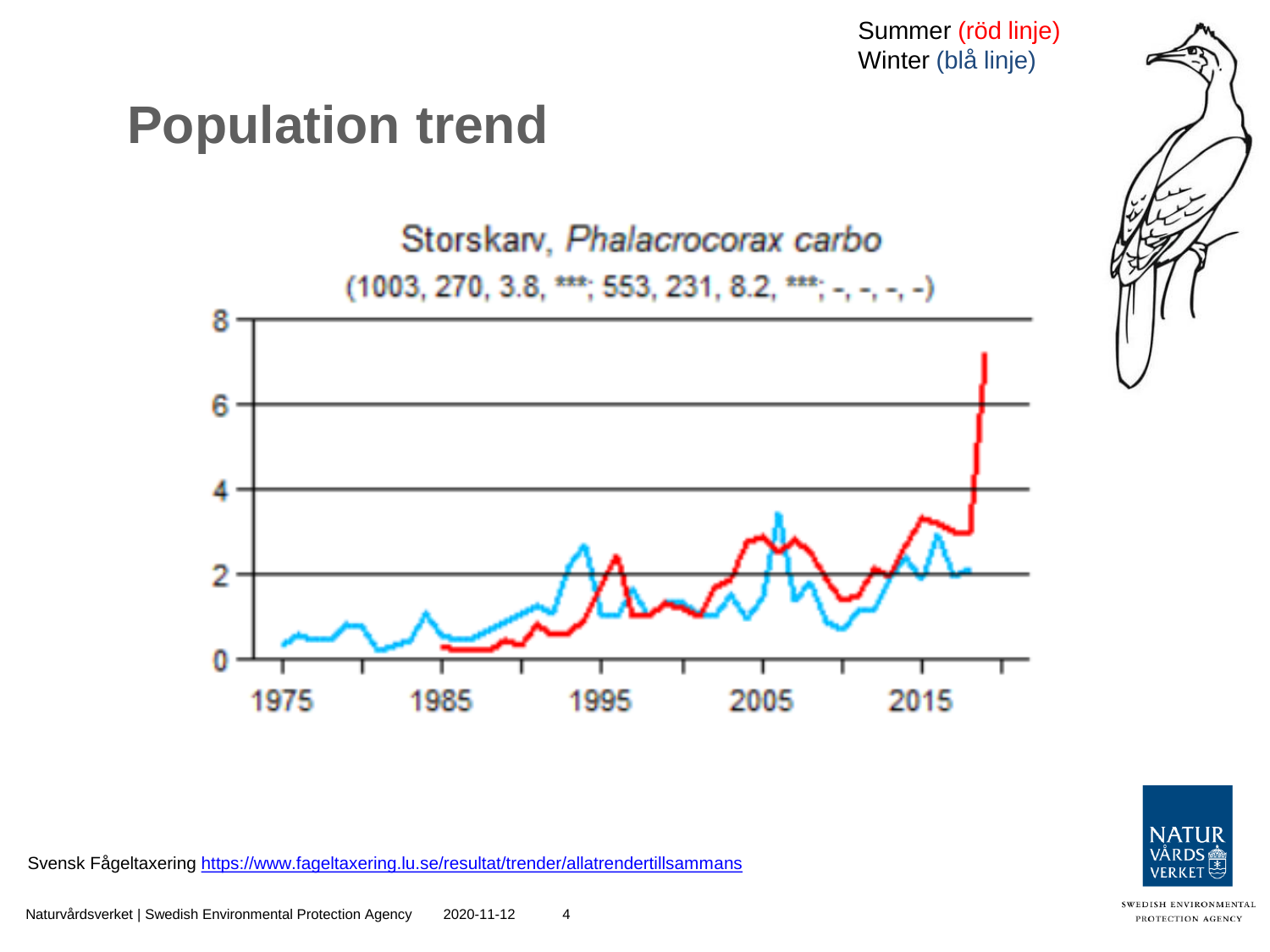## **Involved authorities**

![](_page_4_Picture_1.jpeg)

Länsstyrelserna

![](_page_4_Picture_3.jpeg)

![](_page_4_Picture_4.jpeg)

![](_page_4_Picture_5.jpeg)

![](_page_4_Picture_6.jpeg)

• Swedish Environmental Protection Agency

- National responsibility of wild life management
- County Administrative Boards (21)
	- Regional responsibility of wild life management
	- Makes decisions about derogations
- Swedish Agency for Marine and Water Management
	- Fisheries management
- The Swedish board for agriculture
	- Fish business management
- Swedish University of agricultural sciences
	- Science and research
- Lunds Universitet LU
	- Monitoring of birds
- Administrative court

![](_page_4_Picture_21.jpeg)

![](_page_4_Picture_22.jpeg)

![](_page_4_Picture_23.jpeg)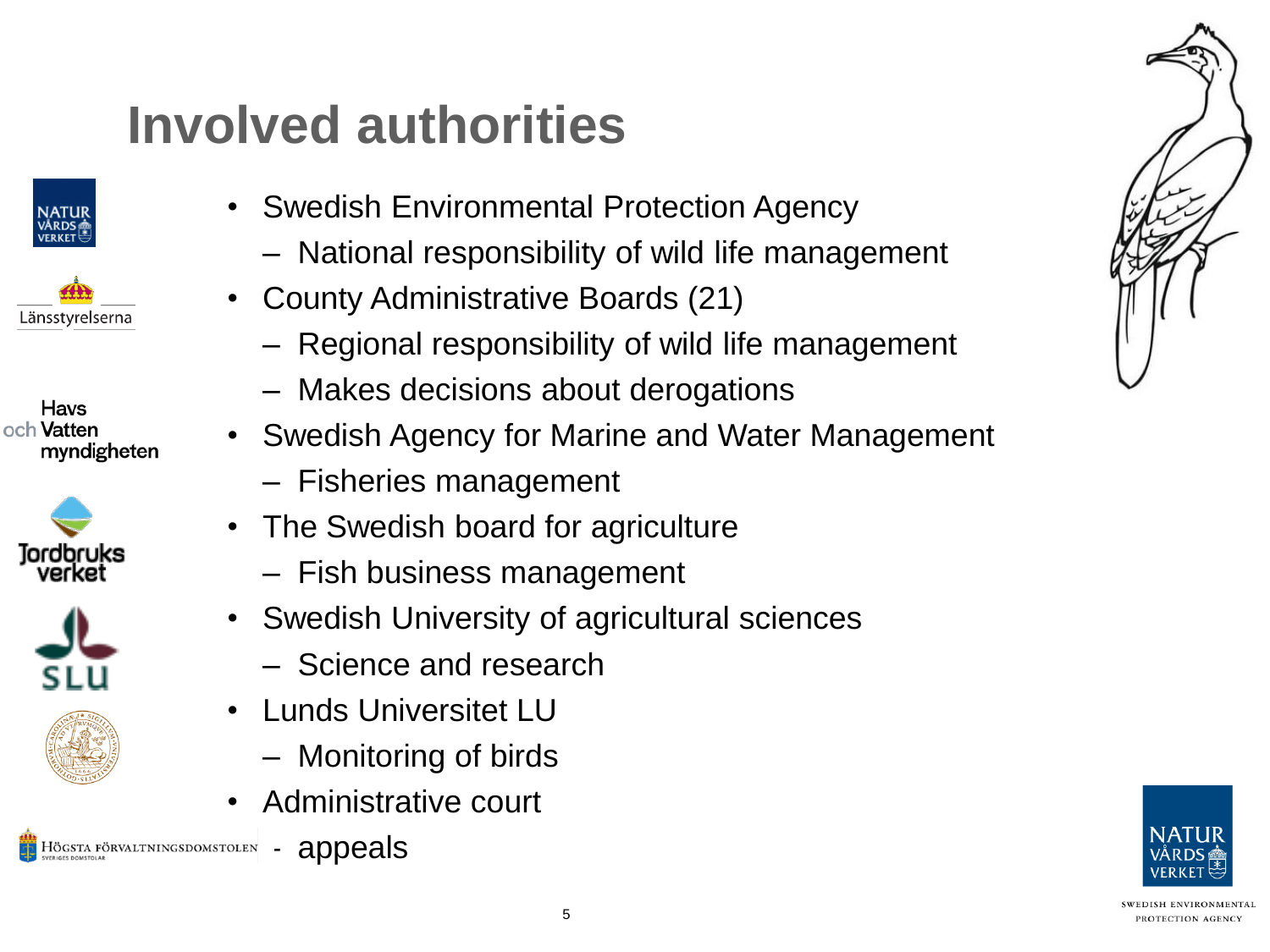#### **National Management plan**

From 2014

Guideline to länsstyrelserna / county administrative boards

Purpose: solve conflicts

Nationell förvaltningsplan för skarv 2014

**NATURVÅRDSVERKET** 

![](_page_5_Picture_6.jpeg)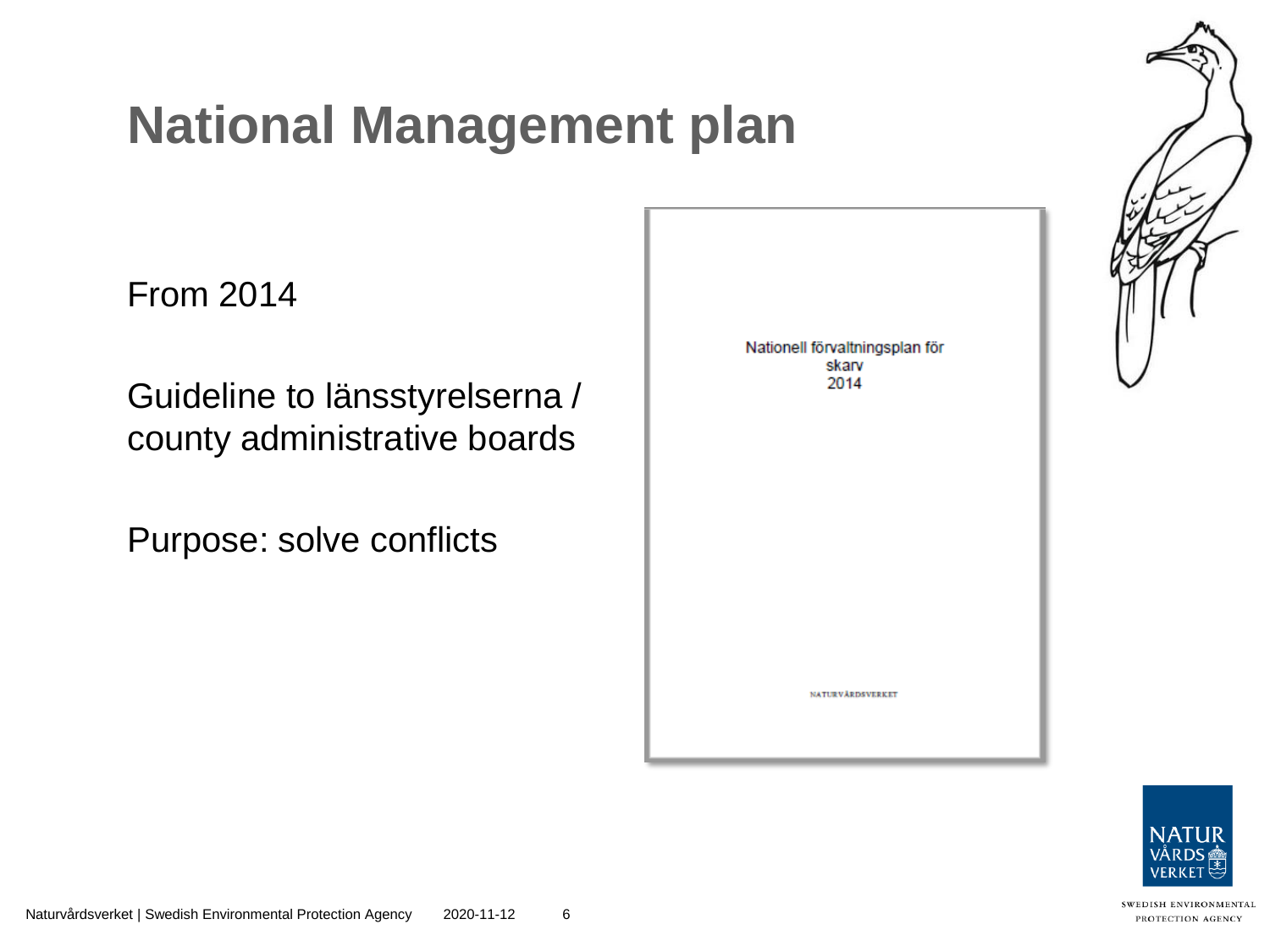## **Derogations to BD article 9 in Sweden (reported via HABIDES)**

| Main reasons for<br>derogations; avoid<br>severe damage on:<br>• Fishing gear<br>• Fish release places<br>• Protected fishing<br>areas<br>• Pisciculture<br>• Other fish, (perch) | Actual year/<br>year reported | Number of<br>decisions by<br>county<br>administrative<br>boards* | <b>Total number</b><br>of birds<br>allowed in<br>decisions* | <b>Total number</b><br>of birds<br>actually<br>killed* |
|-----------------------------------------------------------------------------------------------------------------------------------------------------------------------------------|-------------------------------|------------------------------------------------------------------|-------------------------------------------------------------|--------------------------------------------------------|
|                                                                                                                                                                                   | 2018 / 2019                   | 68                                                               | 12 000                                                      | 2857                                                   |
|                                                                                                                                                                                   | 2019 / 2020                   | 86                                                               | 25 3 68                                                     | 9762                                                   |

![](_page_6_Picture_2.jpeg)

SWEDISH ENVIRONMENTAL PROTECTION AGENCY

*\*Sweden´s HABIDES-reporting process is being analysed and developed*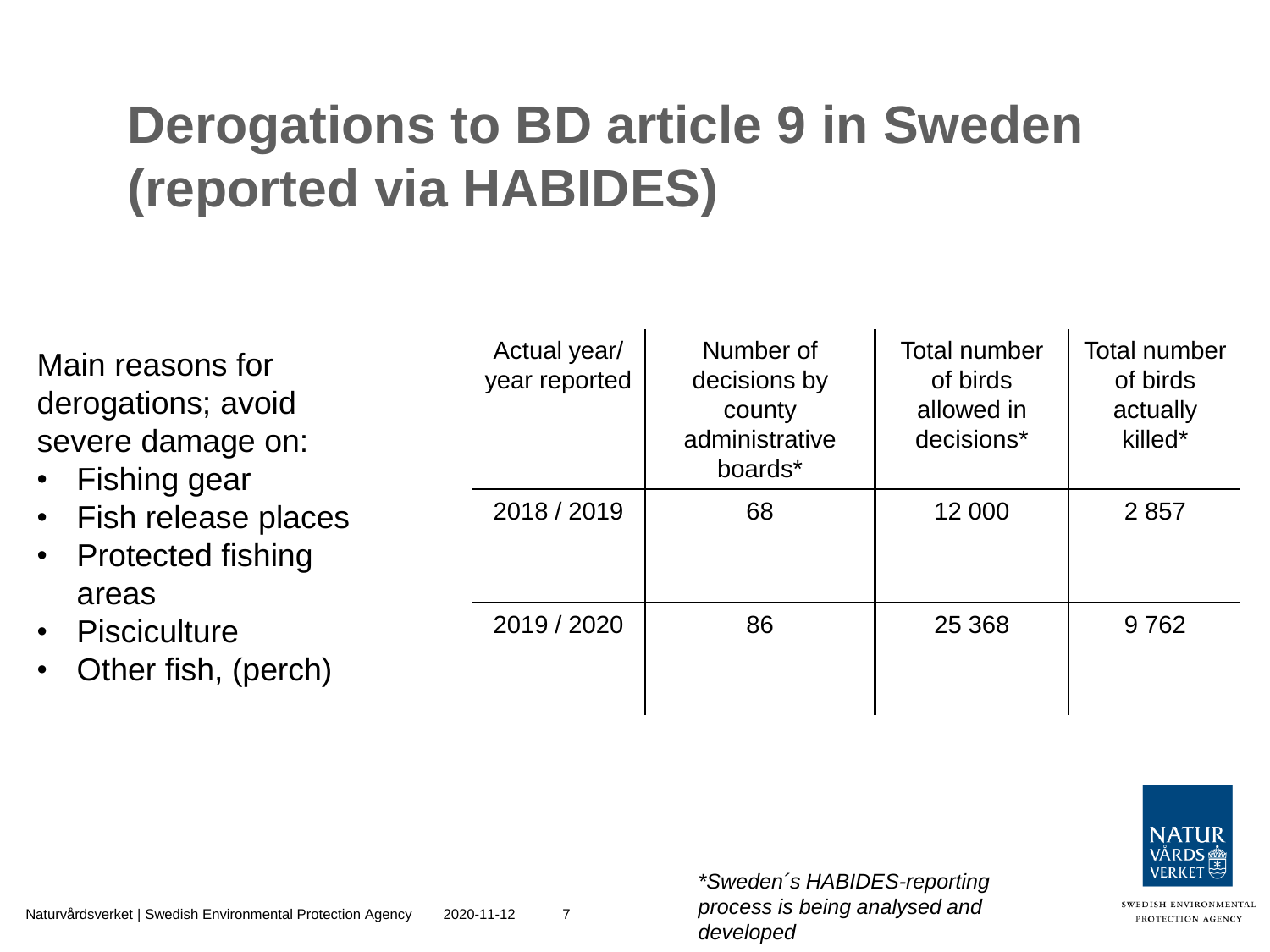### **Derogations 2019\***

#### Number of birds allowed in each decision:

- 1-20
- 21-50
- 51-100
- 101-500

500 Multiple years, covering all county

![](_page_7_Picture_7.jpeg)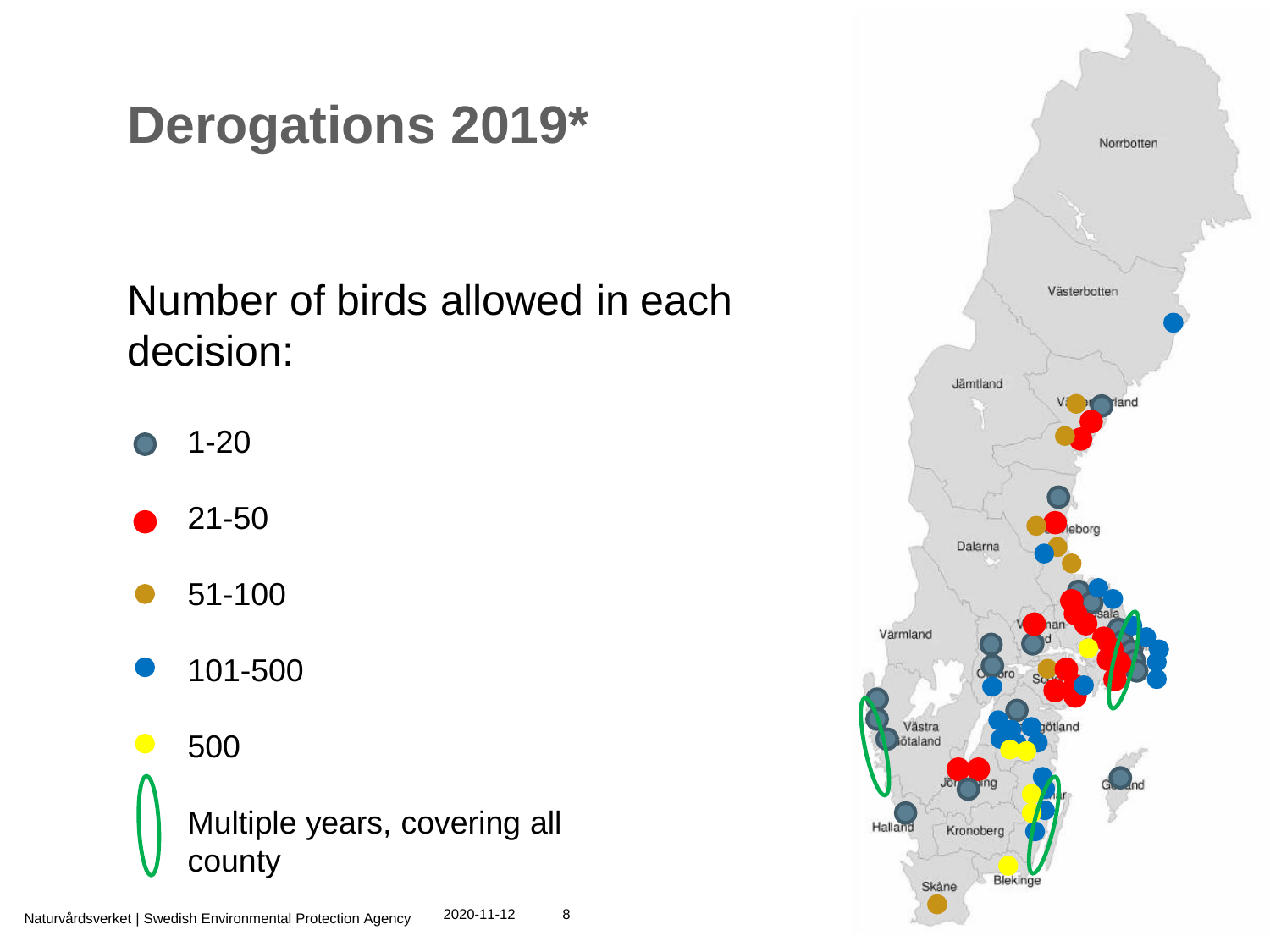#### **Next step - potential actions 2021**

- Derogations without a prior decision from county administrative board?
- National overview monitoring methods?
- Preparations common baltic monitoring 2022 "CormoBreed Baltic Sea"?
- Update national managemant plan?

![](_page_8_Picture_5.jpeg)